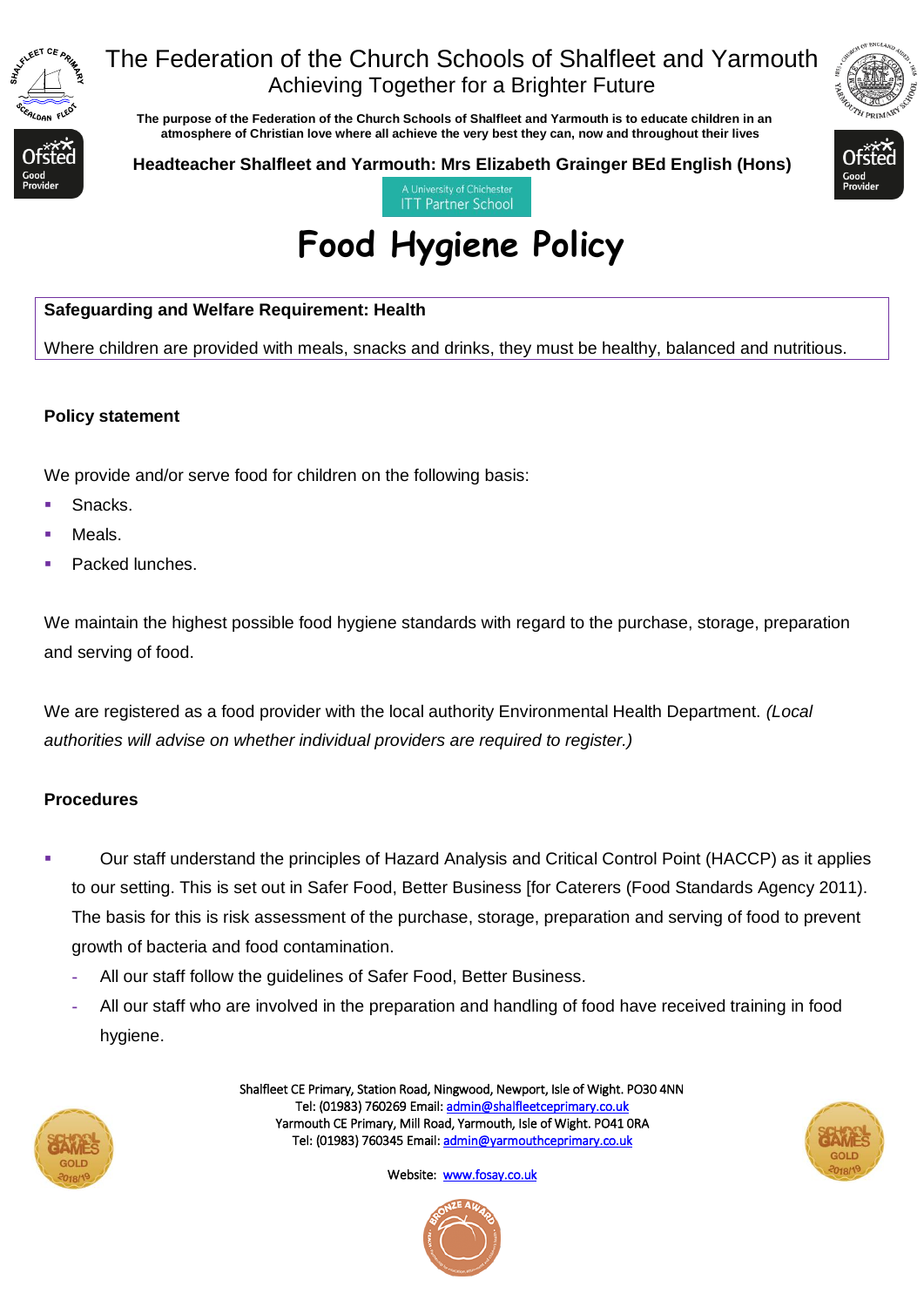

# The Federation of the Church Schools of Shalfleet and Yarmouth Achieving Together for a Brighter Future

 **The purpose of the Federation of the Church Schools of Shalfleet and Yarmouth is to educate children in an atmosphere of Christian love where all achieve the very best they can, now and throughout their lives** 





**ITT Partner School** 

- **-** We carry out daily opening and closing checks on the kitchen to ensure standards are met consistently. (See Safer Food, Better Business)
- **-** We use reliable suppliers for the food we purchase.
- **-** Food is stored at correct temperatures and is checked to ensure it is in-date and not subject to contamination by pests, rodents or mould.
- **-** Packed lunches are stored in a cool place; un-refrigerated food is served to children within 4 hours of preparation at home.
- **-** Food preparation areas are cleaned before and after use.
- **-** There are separate facilities for hand-washing and for washing-up.
- **-** All surfaces are clean and non-porous.
- **-** All utensils, crockery etc. are clean and stored appropriately.
- **-** Waste food is disposed of daily.
- Cleaning materials and other dangerous materials are stored out of children's reach.
- Children do not have unsupervised access to the kitchen.
- When children take part in cooking activities, they:
	- **-** are supervised at all times;
	- **-** understand the importance of hand-washing and simple hygiene rules;
	- **-** are kept away from hot surfaces and hot water; and
	- **-** do not have unsupervised access to electrical equipment, such as blenders etc.

## *Reporting of food poisoning*

Food poisoning can occur for a number of reasons; not all cases of sickness or diarrhoea are as a result of food poisoning and not all cases of sickness or diarrhoea are reportable.

- Where children and/or adults have been diagnosed by a GP or hospital doctor to be suffering from food poisoning and where it seems possible that the source of the outbreak is within our setting, the manager will contact the Environmental Health Department to report the outbreak and will comply with any investigation.
- We notify Ofsted as soon as reasonably practicable of any confirmed cases of food poisoning affecting two or more children looked after on the premises, and always within 14 days of the incident.



Shalfleet CE Primary, Station Road, Ningwood, Newport, Isle of Wight. PO30 4NN Tel: (01983) 760269 Email[: admin@shalfleetceprimary.co.uk](mailto:admin@shalfleetceprimary.co.uk)  Yarmouth CE Primary, Mill Road, Yarmouth, Isle of Wight. PO41 0RA Tel: (01983) 760345 Email: admin@yarmouthceprimary.co.uk



Website: [www.fosay.co.uk](http://www.fosay.co.uk/)